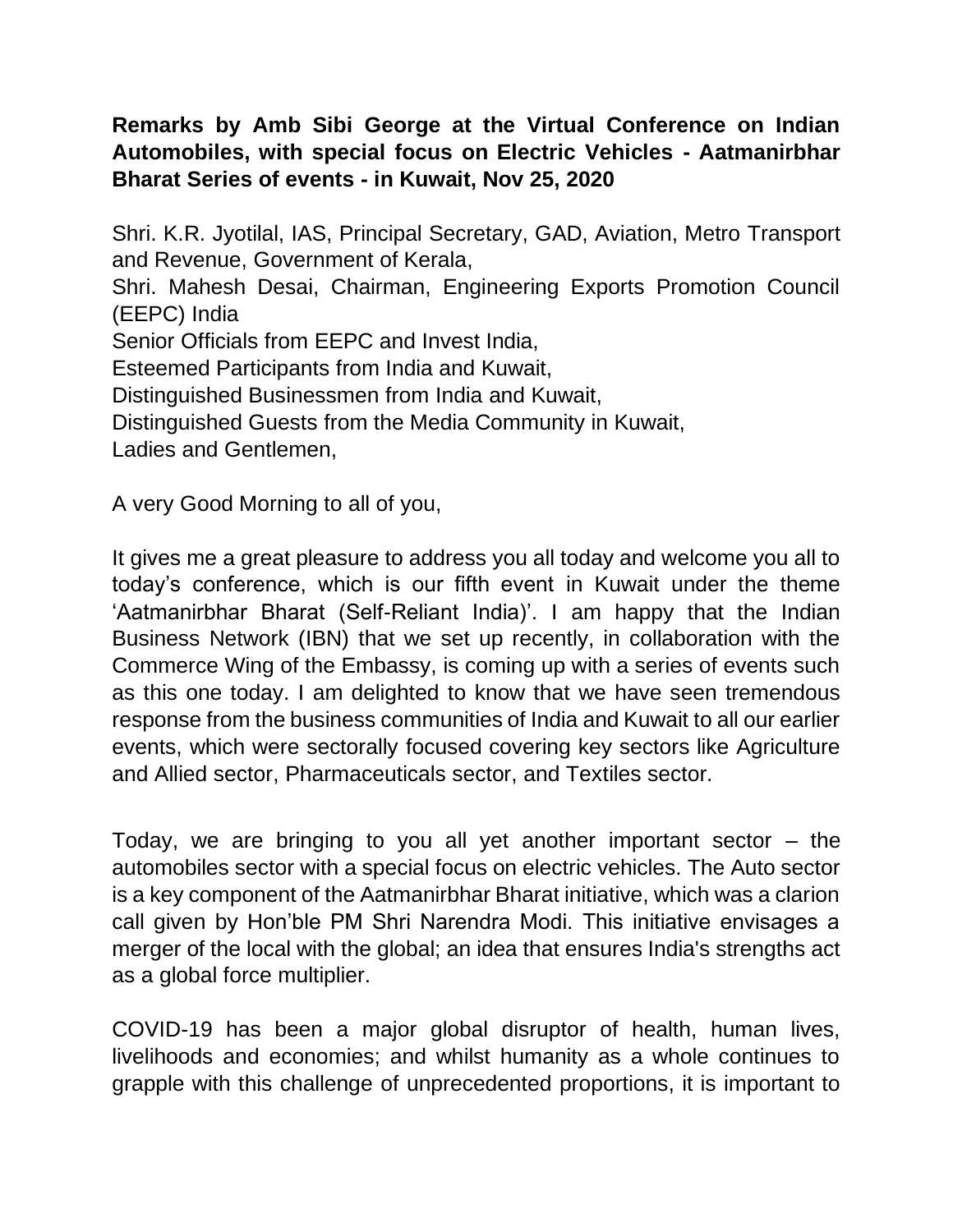remember that crisis situations often bring about the best in people. Even during the current crisis, we have witnessed remarkable stories of the triumph of the human spirit – be it the frontline healthcare workers battling it out and saving lives, the airline staff and crew taking home people stranded in far flung countries away from their near and dear ones, researchers and scientists at leading laboratories racing against time to develop an effective vaccine, the supply chain logistics network ensuring continuous supply of daily essentials, including food and medicine, and the business enterprises who are making sure that production and supply lines of goods and commodities are not hampered.

In fact, in this moment of crisis it is all the more essential that our entrepreneurial talent develops solutions to not only manage and overcome the current pandemic triggered crisis but also to turn this crisis into an opportunity to spur growth through innovation, strategic review and rebalancing. In this context, I am quite happy to recount a phenomenal success story that unfolded recently in India. As of February 2020, India was an importer of PPE kits, and had no manufacturing capability. When COVID-19 struck, India was only able to import around 52,000 kits for its frontline healthcare workers due to a supply crisis. In a matter of few months, India became not just the world's second largest manufacturer of PPE kits now, but also developed the world's first reusable PPE suit.

The ability to adapt and innovate lies at the heart of this success story. And the same innovative spirit is driving India's auto sector, which is a pivotal pillar of India's economy. My generation of Indians present here would recall that for most Indians, when we hear the word Ambassador, what comes to mind is not this Ambassador, not a diplomat representing a foreign country in India or representing India abroad. What comes to their mind is our little old iconic Ambassador car. Today we do not see many Ambassador Cars in Indian market.

What we see is a wide range of cars manufactured in India almost every major automobile company in the world. Jaguar to Land Rover, BMW to Benz, Hyundai to Honda, Toyota to Suzuki, Maruti to Ford, Mahindra and Mahindra to Tata Motors, and the little smart Nano, you name it, the list is endless. This transformation in the automobile industry is an example of the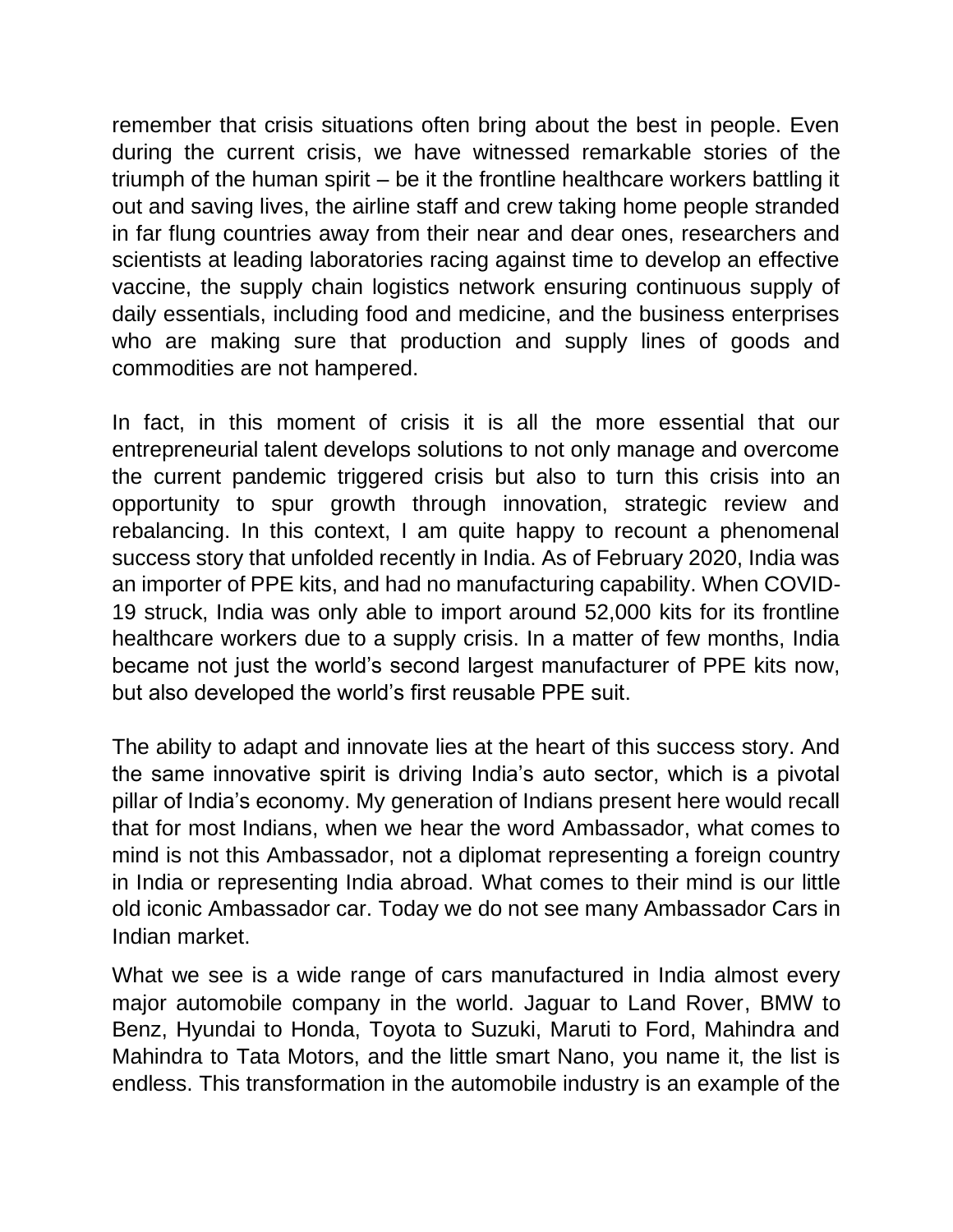huge transformation that Indian economy has been witnessing in the last few years or decades.

I am told that there are two vintage Indian Ambassador Cars plying in the roads of Kuwait these days. One of the small things that I plan to do one of these days is to organize a car rally of Indians vehicles in Kuwait led by these two Ambassador cars as part of the celebrations to mark the 75<sup>th</sup> anniversary of India's independence day and  $60<sup>th</sup>$  anniversary of establishment of diplomatic relations between India and Kuwait that we celebrate next year.

Dear Friends,

India's progress in automobile sector has been rapid. India is currently the world's largest tractor manufacturer, largest heavy trucks manufacturer, largest two-wheeler and three-wheeler manufacturer, second largest bus manufacturer, third largest heavy truck manufacturer and fourth largest car manufacturer. With India's economy projected to remain one of the fastest growing economy for the foreseeable future, especially with our massive infrastructural growth plans to building hundreds of smart cities, build roads, airports, rail lines and ports, rationalize supply chains and warehouse networks, the pace of this growth will only grow further. India is expected to be the world's third-largest automotive market in terms of volume by 2026. Autosector has also been a major recipient of foreign direct investments attracting \$24.5 bn FDI during 2000 to 2020.

Innovation will also be the key driver towards making India a leader in environment-friendly technology for cars. Laying a roadmap for the future of India's mobility, Hon'ble Prime Minister of India Shri Narendra Modi has said and I quote "My vision for the future of mobility in India is based on 7 Cs common, connected, convenient, congestion-free, charged, clean, cuttingedge. We want to drive investments across the value chain from batteries to smart charging to electric vehicle manufacturing. India's entrepreneurs and manufacturers are now poised to develop and deploy break-through battery technology." Unquote.

Development of the Electric Vehicles segment is a key priority for the Government as it complements India's investments and commitment towards renewable energy. It is part of our commitment to our heritage, our